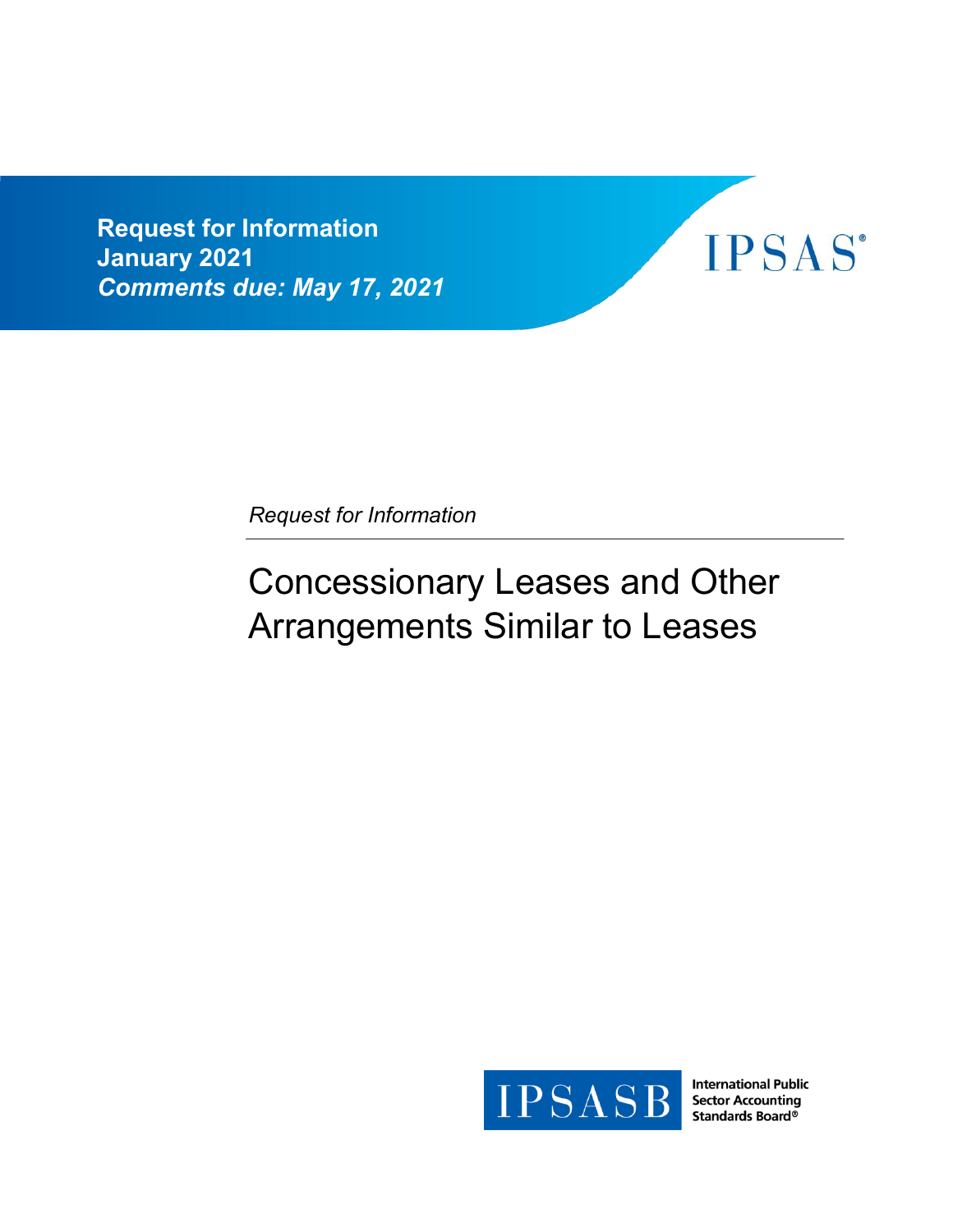

**International Public Sector Accounting** Standards Board®

This document was developed and approved by the International Public Sector Accounting Standards Board<sup>®</sup> (IPSASB<sup>®</sup>).

The objective of the IPSASB is to serve the public interest by setting high-quality public sector accounting standards and by facilitating the adoption and implementation of these, thereby enhancing the quality and consistency of practice throughout the world and strengthening the transparency and accountability of public sector finances.

In meeting this objective the IPSASB sets IPSAS™ and Recommended Practice Guidelines (RPGs) for use by public sector entities, including national, regional, and local governments, and related governmental agencies.

IPSAS relate to the general purpose financial statements (financial statements) and are authoritative. RPGs are pronouncements that provide guidance on good practice in preparing general purpose financial reports (GPFRs) that are not financial statements. Unlike IPSAS RPGs do not establish requirements. Currently all pronouncements relating to GPFRs that are not financial statements are RPGs. RPGs do not provide guidance on the level of assurance (if any) to which information should be subjected.

The structures and processes that support the operations of the IPSASB are facilitated by the International Federation of Accountants $^\circ$  (IFAC $^\circ$ ).

Copyright © January 2021 by the International Federation of Accountants (IFAC). For copyright, trademark, and permissions information, please see [page 9.](#page-8-0)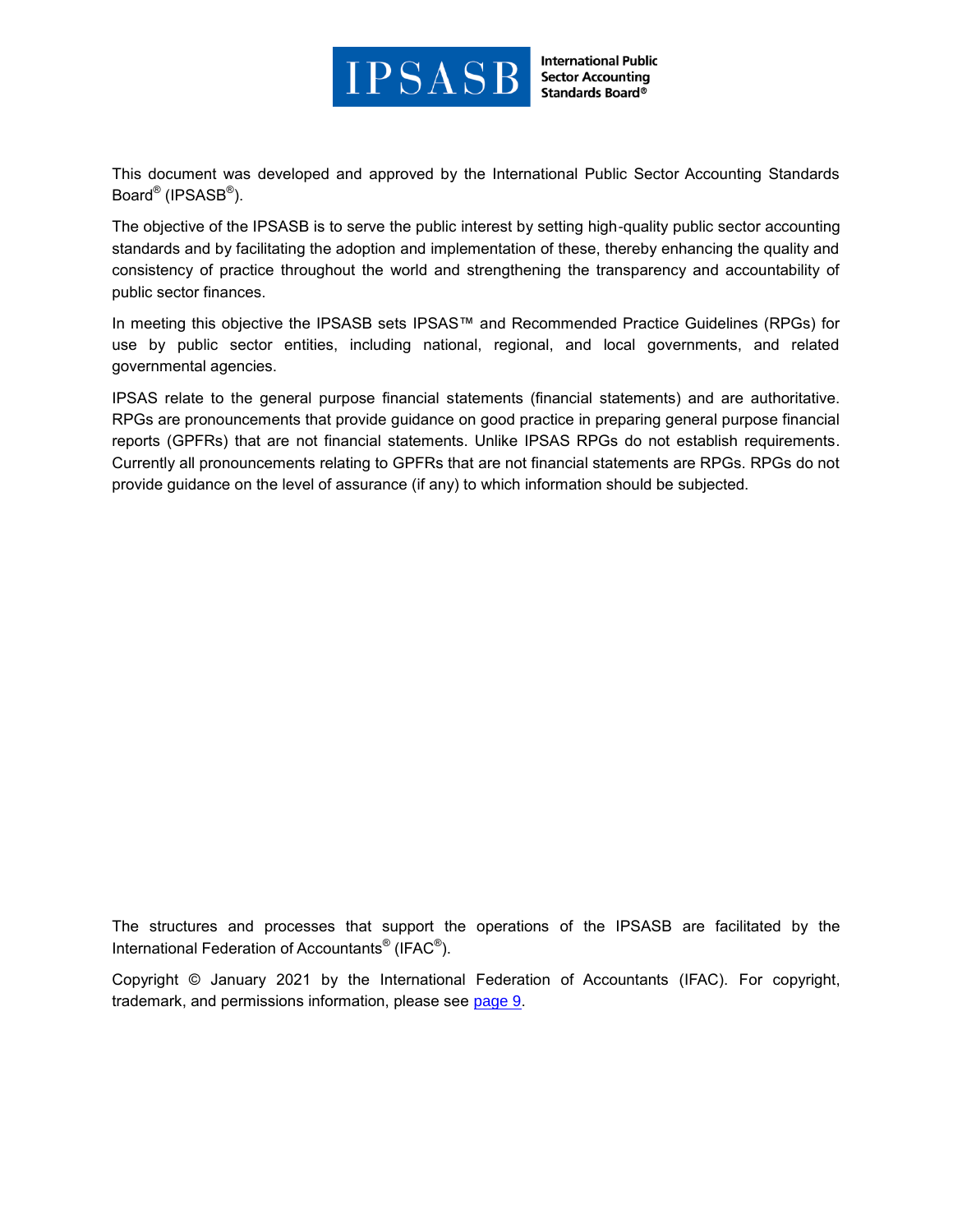# Request for Information, Concessionary Leases and Other **Arrangements Similar to Leases**

# **CONTENTS**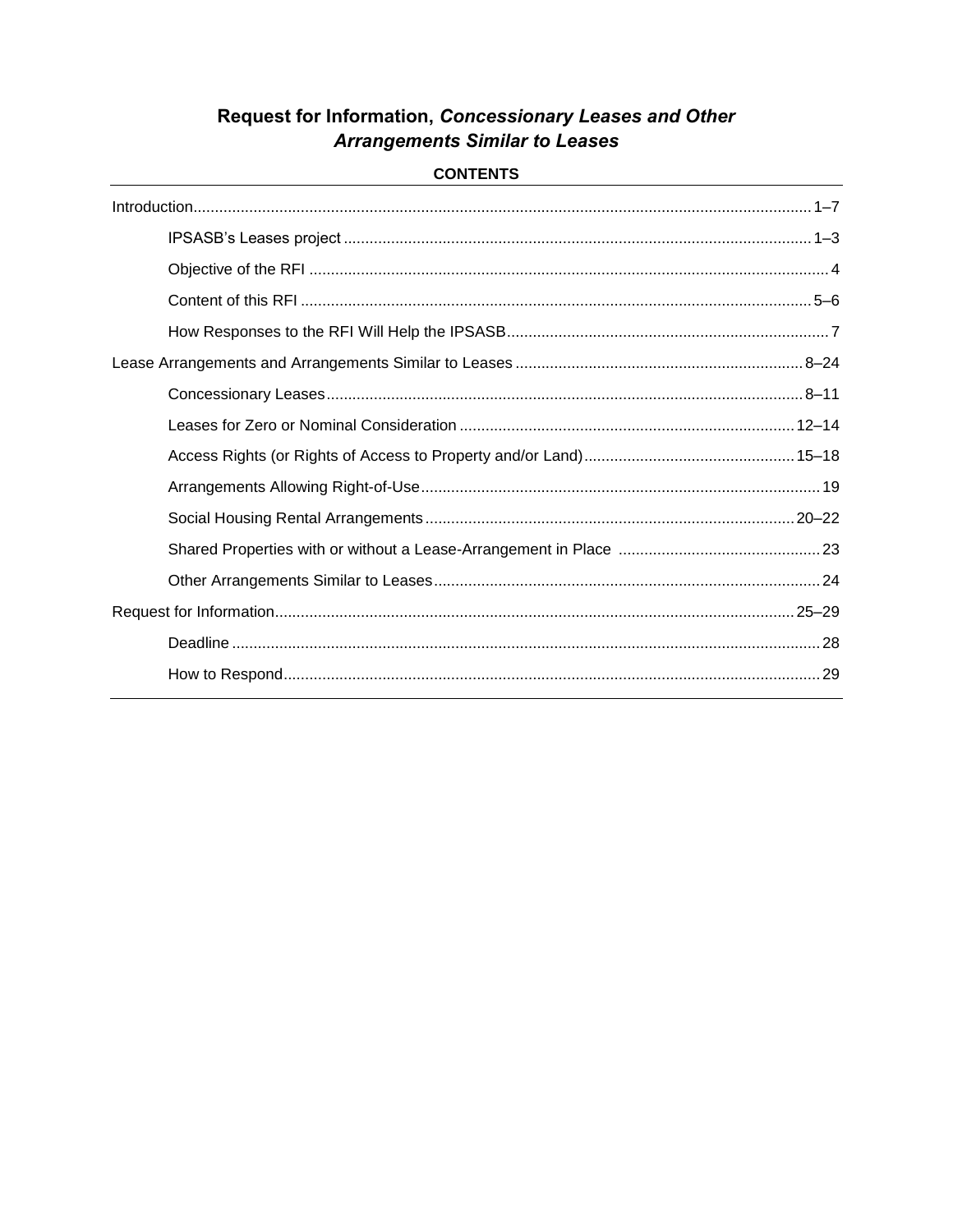# <span id="page-3-0"></span>**Introduction**

#### <span id="page-3-2"></span>**IPSASB's Leases project**

- <span id="page-3-1"></span>1. At its March 2020 meeting, the IPSASB decided that its Leases project will be managed in two phases, distinguishing between those lease-type arrangements<sup>1</sup> which are fully within the scope of IFRS 16 *Leases* issued by the IASB and other lease-type arrangements that exist in the public sector:
	- (a) Phase One addresses accounting for leases which are fully within the scope of IFRS 16 for both lessors and lessees, by publishing the proposals in Exposure Draft (ED) 75, *Leases*.
	- (b) Phase Two will address public sector issues specific to concessionary leases (i.e. components in leases with non-market terms) and other arrangements similar to leases (i.e. arrangements that provide other forms of rights over assets, but not the right of use as provided in a lease arrangement).
- 2. This Request for Information (RFI) will support Phase Two of the IPSASB's project on Leases. Therefore, this RFI is separate to the ED 75 Phase One consultation.
- <span id="page-3-3"></span>3. Issues identified during the RFI process will be considered in the context of the finalization of a Standard based on ED 75.

#### <span id="page-3-4"></span>**Objective of the RFI**

<span id="page-3-5"></span>4. The objective of the RFI is to gather constituent input on the characteristics of concessionary leases and other arrangements similar to leases that are common in the public sector and seek information on how these arrangements are being accounted for in their jurisdiction in accordance with relevant national standard. This information is being sought to assist the IPSASB in determining whether standards-level or other guidance is needed.

# <span id="page-3-6"></span>**Content of this RFI**

l

- <span id="page-3-7"></span>5. The types of arrangements, for which more information is needed to develop requirements and guidance for the public sector, include the following topics raised in comments on ED 64, *Leases*  and discussed subsequently by the IPSASB:
	- (a) Concessionary leases;
	- (b) Leases for zero or nominal consideration;
	- (c) Access rights (or rights of access to property and/or land);
	- (d) Arrangements allowing right-of-use;
	- (e) Social housing rental arrangements; and
	- (f) Shared properties with or without a lease-arrangement in place.

<sup>1</sup> The term 'arrangement' is used in this RFI with a broader meaning to encompass other types of transactions that are not, or may not be, contract based.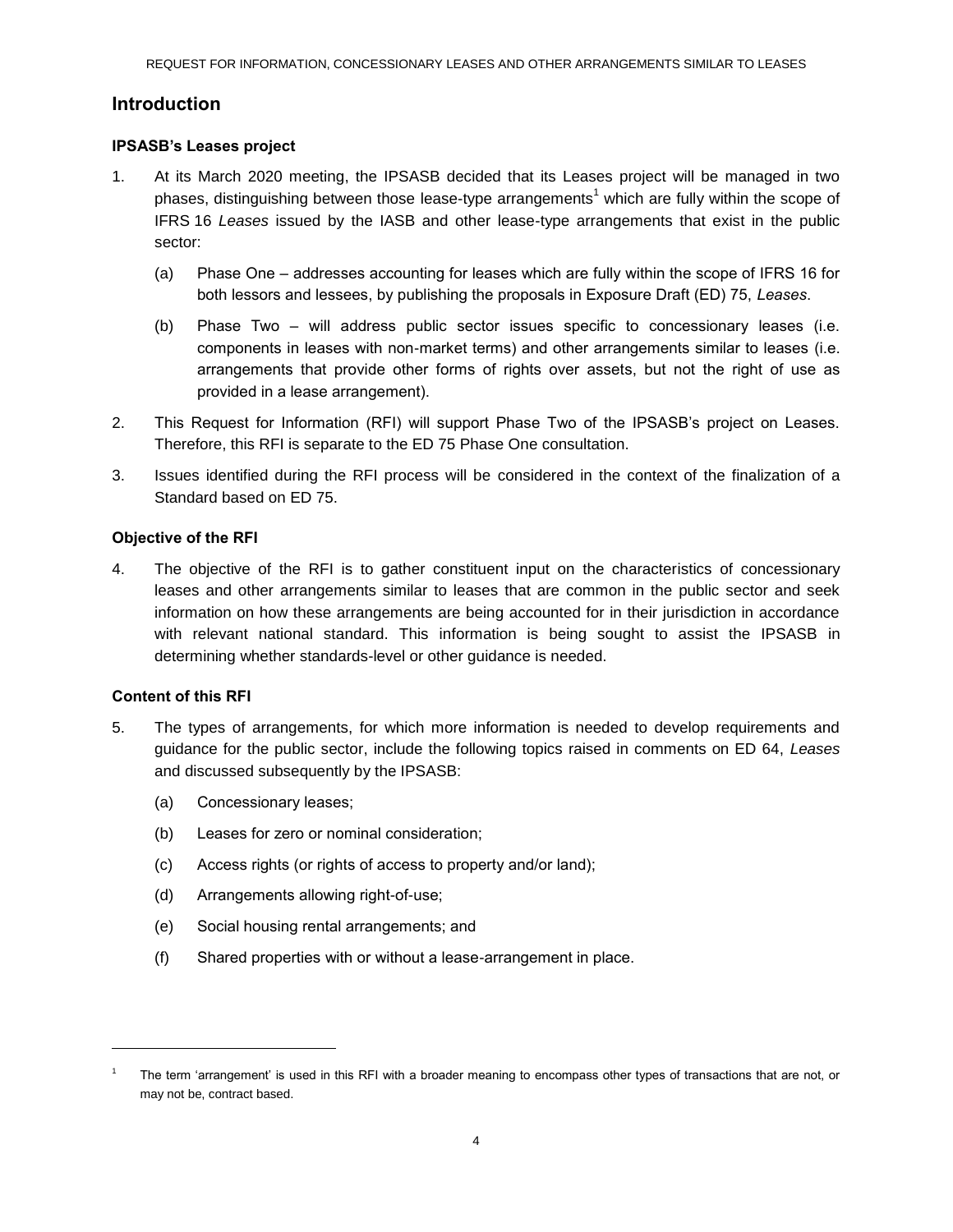REQUEST FOR INFORMATION, CONCESSIONARY LEASES AND OTHER ARRANGEMENTS SIMILAR TO LEASES

<span id="page-4-1"></span>6. The IPSASB is seeking information on the nature and characteristics of these lease-type arrangements and how each are currently being reflected in the financial statements in different jurisdictions. In addition, information is being sought on other lease-type arrangements constituents may identify as relevant where guidance might be needed.

#### <span id="page-4-2"></span>**How Responses to the RFI Will Help the IPSASB**

<span id="page-4-0"></span>7. Response to this RFI, which will be considered in Phase Two of the leases project, will help the IPSASB to determine whether further accounting guidance is required, and, if so its nature and content.

# <span id="page-4-3"></span>**Lease Arrangements and Arrangements Similar to Leases**

#### <span id="page-4-5"></span>**Concessionary Leases**

- <span id="page-4-4"></span>8. Under ED 75 a lease is a contract, or part of a contract, that conveys the right to use an asset (the underlying asset) for a period of time in exchange for consideration.
- 9. In the public sector, leases are often entered into by an entity at below-market terms (so called concessionary leases). Examples of concessionary leases include leases of office buildings to international aid organizations that are required to have a presence in a specific geographic location.
- 10. A lease at below market terms implies the existence of a concession or subsidy in-kind in the lease contract, which can be identified as the difference between the market value of the right to use an asset and the consideration stipulated in the lease contract (contract value).
- <span id="page-4-6"></span>11. In these types of arrangements, there are two components related to the value of the right to use an asset:
	- (a) The cash being transferred from the lessee to the lessor (consideration); and
	- (b) The implicit value of the concession from the lessor to the lessee as described in paragraph 10.

**Question 1:** In your jurisdiction, do you have concessionary leases (or similar arrangements) as described in this RFI? If yes, please:

- (a) Describe the nature of these leases (or similar arrangements) and their concessionary characteristics; and
- (b) Describe the accounting treatment applied by both parties to the arrangement to these types of leases (or similar arrangements), including whether the value of the concession is reflected in the financial statements.

#### <span id="page-4-7"></span>**Leases for Zero or Nominal Consideration**

<span id="page-4-8"></span>12. Like concessionary leases described previously in this RFI, often in the public sector lease-type arrangements are entered into for zero or nominal consideration (for example, for one currency unit).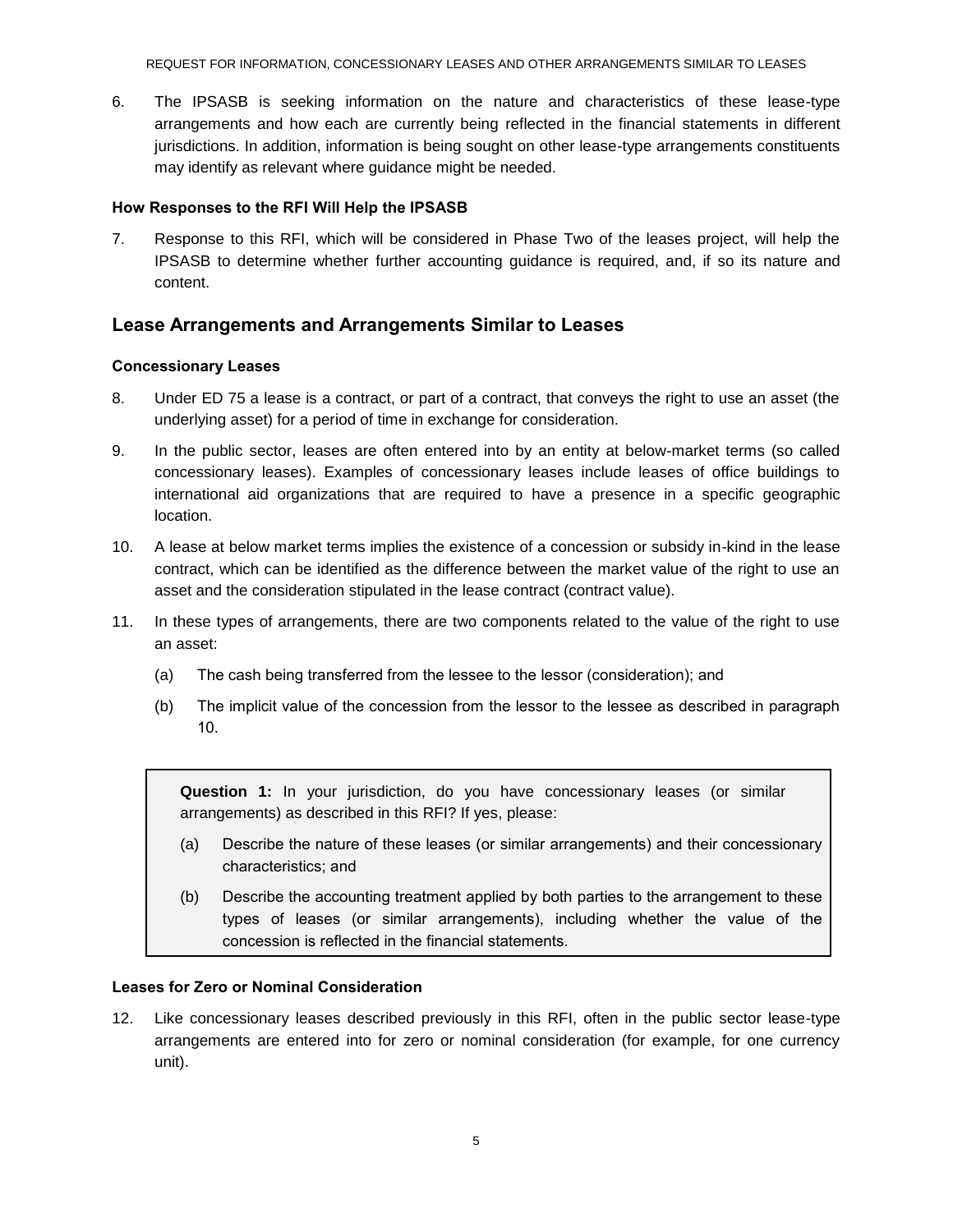- 13. These types of arrangements have one key difference compared to concessionary leases: there is no consideration being exchanged or the consideration exchanged is insignificant. The implicit value of the concession in the arrangement is, or almost is, the full market value of the right to use an asset.
- <span id="page-5-0"></span>14. Examples of these arrangements include government departments or municipalities providing office accommodation free of charge to a third-party.

**Question 2:** In your jurisdiction, do you have leases for zero or nominal consideration as described in this RFI? If yes, please:

- (a) Describe the nature and characteristics of this type of lease (or similar arrangement); and
- (b) Describe if and how the value of the concession is reflected in the financial statements of both parties to the arrangement.

# <span id="page-5-1"></span>**Access Rights (or Rights of Access to Property and/or Land)**

- <span id="page-5-2"></span>15. ED 75 clarifies that to control the use of an identified asset, a customer (lessee) is required to have the right to:
	- (a) Obtain substantially all of the economic benefits from use of the asset; and
	- (b) Direct the use of the asset throughout the period of use.
- 16. However, in the public sector there are situations where an entity transfers, through legislation or agreement, only access rights, rather than full rights to use an asset, in exchange for consideration. For example, the conservation department of a government owns a national park that can only be accessed by the public after first passing through a section of privately-owned farmland<sup>2</sup>. After passing through the farmland, the public can access public walkways within the national park. The conservation department agrees to pay consideration to the landowner for a fixed period of time (say 20 years), in exchange for the private landowner providing free public access through the farmland for the same period of time.
- 17. The entity that receives that access right (the conservation department), while having the right to access and use an underlying asset (the land), does not have the right to obtain substantially all of the economic benefits from the use of that section of farmland and does not have the right to direct the use of this farmland over the period of use.
- <span id="page-5-3"></span>18. While the entity that provides the access right (the farmer) is required to provide free public access over the section of farmland (as a right of transit to the national park), the farmer retains control over how the farmland is used to derive other economic benefits embodied in the asset, i.e., continuing to use the section of land for farming purposes.

l

<sup>2</sup> In some jurisdictions the right to access land is called servitudes.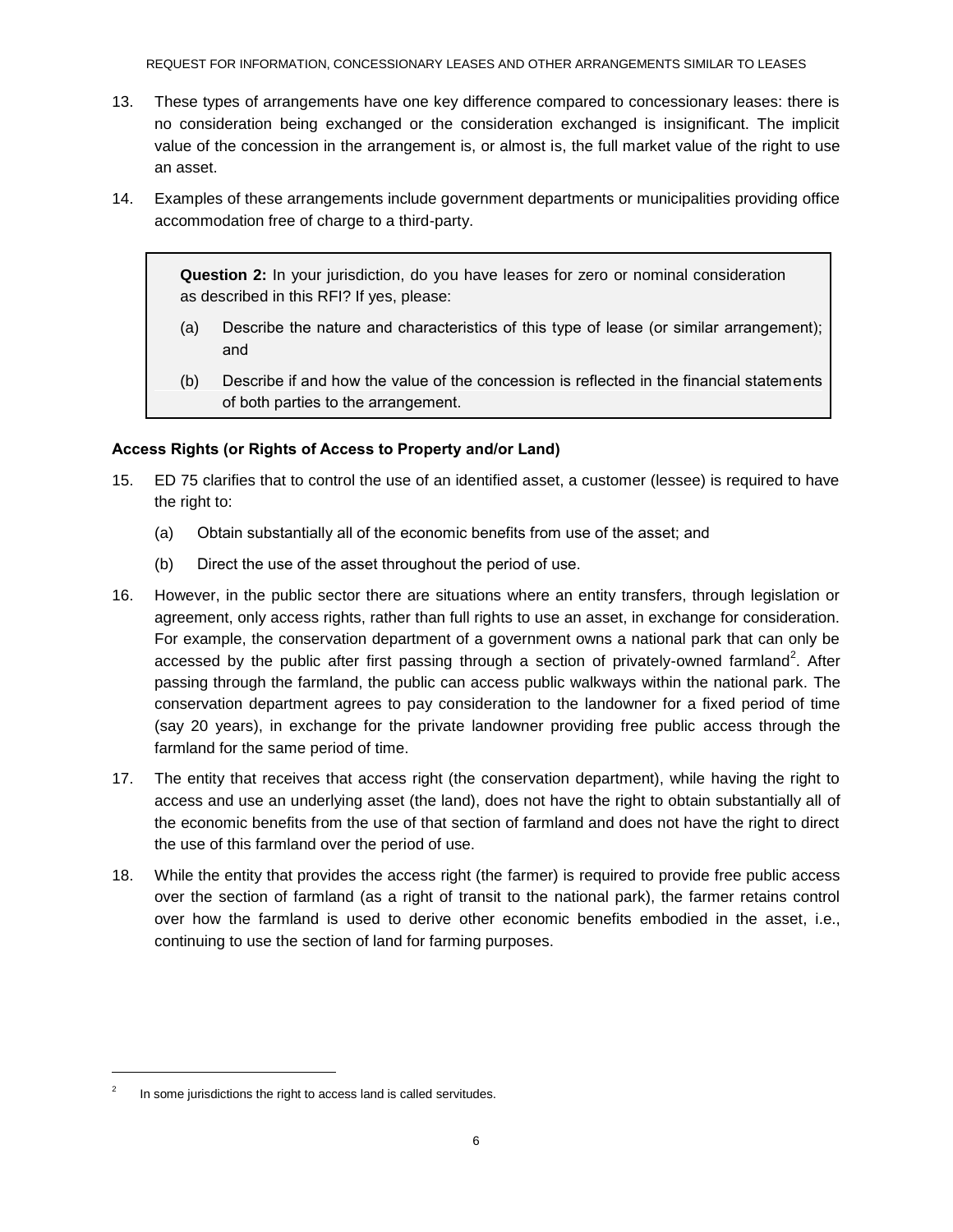**Question 3:** Does your jurisdiction have arrangements that provide access rights for a period of time in exchange for consideration? If yes, please describe the nature of these arrangements and how they are reflected in the financial statements of both parties to the arrangement.

#### <span id="page-6-0"></span>**Arrangements Allowing Right-of-Use**

<span id="page-6-1"></span>19. There are cases where public sector entities deliver services (for example, education services) using properties provided by third parties (for example, trusts and non-government entities). In some cases, these entities can substitute the properties, and in other cases they cannot. Often, there is no written arrangement, but the public sector entity can only use the properties for their specific service.

**Question 4:** In your jurisdiction, do you have arrangements with the same or similar characteristics to the one identified above? If yes, please describe the nature of these arrangements and how they are reflected in the financial statements of both parties to the arrangement.

#### <span id="page-6-2"></span>**Social Housing Rental Arrangements<sup>3</sup>**

- <span id="page-6-3"></span>20. Sometimes social housing can be provided under arrangements or legislation that stipulate the terms and conditions under which public sector entities can enter into rental contracts as head<sup>4</sup> lessors or sublessors. For example, the arrangement or legislation may limit the powers of the public sector entity that arranges/initiates the housing tenancies to terminate the arrangement.
- 21. In other situations, the tenancies may have no end term by which a tenant has an obligation to vacate and return the underlying asset.
- <span id="page-6-4"></span>22. In this case, due to the limitations of the social housing provider's rights in the arrangements and having no predetermined period of time to return the asset, there is a question whether these types of arrangements meet the definition of a lease.

**Question 5:** In your jurisdiction, do you have arrangements involving social housing with lease-type clauses or other types of lease-like arrangements with no end terms? If yes, please describe the nature of these arrangements and how they are reflected in the financial statements of the social housing provider.

# <span id="page-6-5"></span>**Shared Properties with or without a Lease-Arrangement in Place**

<span id="page-6-6"></span>23. It is common in the public sector for entities to co-locate activities in a single building for the provision of services. Such arrangements are not always documented in formal lease contracts and there is sometimes no consideration payable under the arrangement.

l

<sup>3</sup> Similar arrangements could equally apply to the provision of student accommodation and staff quarters for e.g. defense / police officials.

<sup>4</sup> 'Head lessor' is the initial or originating lessor.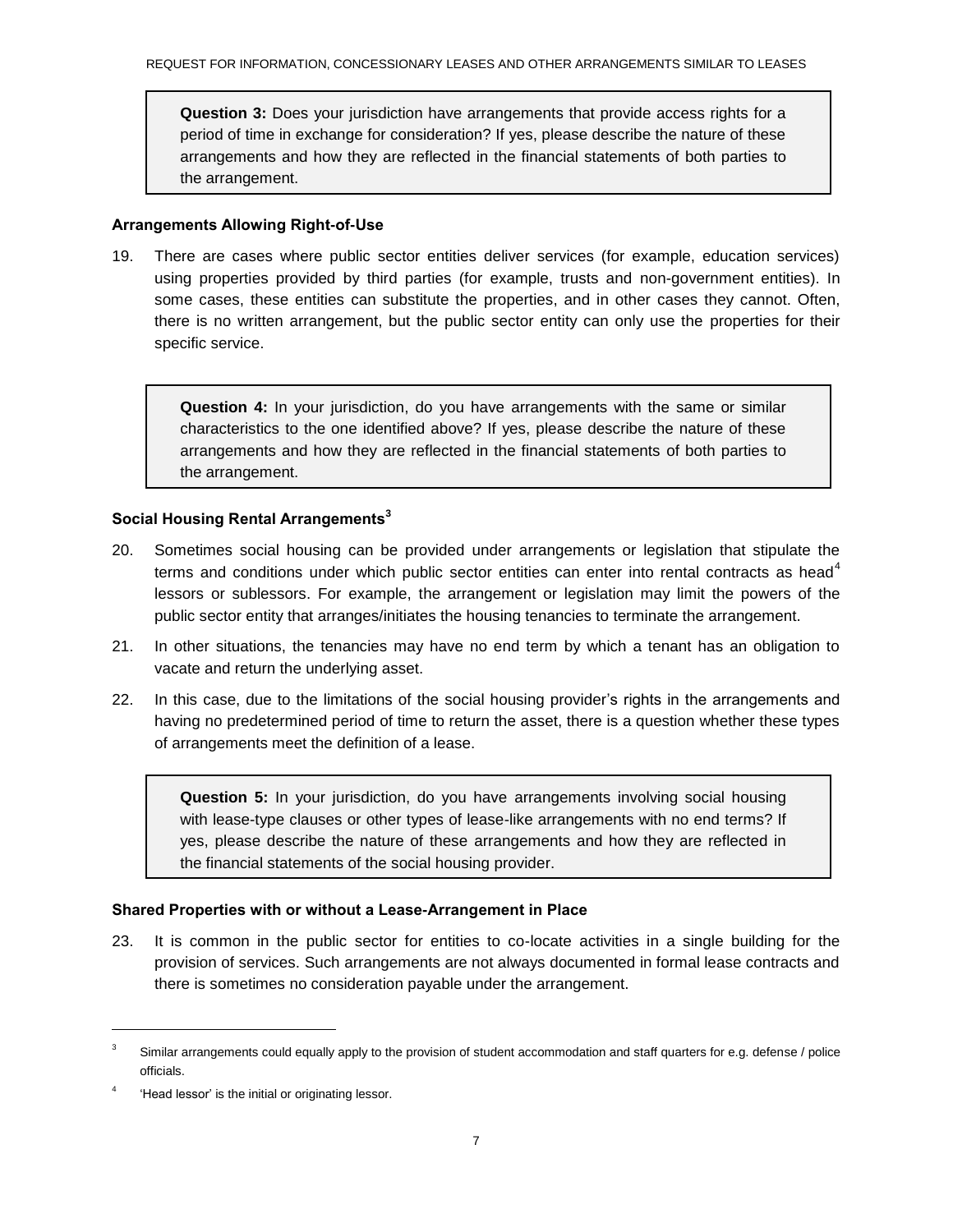**Question 6:** In your jurisdiction, do you have arrangements involving the sharing of properties without a formal lease contract? If yes, please describe the nature of these arrangements and how they are reflected in the financial statements of both parties to the arrangement.

#### <span id="page-7-1"></span>**Other Arrangements Similar to Leases**

<span id="page-7-0"></span>24. The IPSASB acknowledges that there might exist other types of arrangements, similar to leases and seeks additional information concerning the nature and characteristics of these arrangements.

**Question 7:** In your jurisdiction, do you have other types of arrangements similar to leases not mentioned in this RFI? If so, please describe the characteristics of these arrangements and how they are presently being reflected in the financial statements of both parties to the arrangement.

# <span id="page-7-2"></span>**Request for Information**

- <span id="page-7-3"></span>25. The IPSASB requests information on the questions set out above. Obtaining this information will inform the IPSASB on what guidance, if any, is required. Respondents are encouraged to comment on any additional public sector specific issues related to leases or similar arrangements that are relevant to consider, including topics that are not addressed in this RFI.
- 26. Information provided in response to this RFI is helpful if it:
	- (a) Addresses the questions as stated;
	- (b) Describes the nature and characteristics of the lease or lease-type arrangement; and
	- (c) Clearly explains the current accounting practices applied and the basis for those accounting practices.
- 27. All feedback received will be posted on the IPSASB's website publicly. The IPSASB will discuss the responses to this RFI during a future meeting.

#### <span id="page-7-5"></span>**Deadline**

<span id="page-7-7"></span><span id="page-7-6"></span>28. This RFI is open for public comment until May 17, 2021.

#### **How to Respond**

<span id="page-7-4"></span>29. Respondents are asked to submit their information electronically through the IPSASB website, using the ["Submit a Comment"](https://www.ipsasb.org/publications/request-information-concessionary-leases-and-other-arrangements-similar-leases) link. Please submit information in both a PDF and a Word file. Also, please note that first-time users must register to use this feature. All information will be considered a matter of public record and will be posted on the website.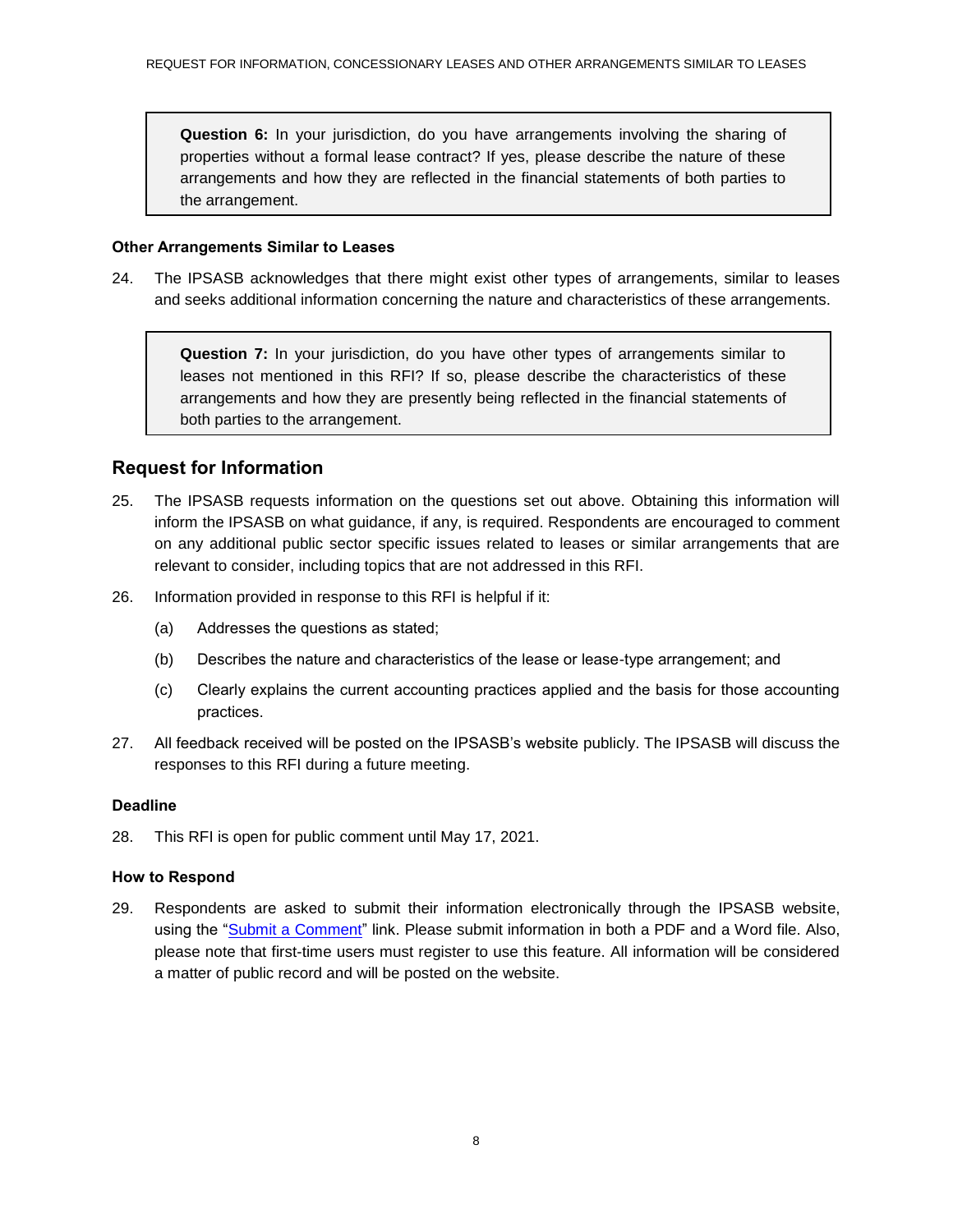<span id="page-8-0"></span>International Public Sector Accounting Standards, Exposure Drafts, Consultation Papers, Recommended Practice Guidelines, and other IPSASB publications are published by, and copyright of, IFAC.

The IPSASB and IFAC do not accept responsibility for loss caused to any person who acts or refrains from acting in reliance on the material in this publication, whether such loss is caused by negligence or otherwise.

The 'International Public Sector Accounting Standards Board', 'International Public Sector Accounting Standards', 'Recommended Practice Guidelines', 'International Federation of Accountants', 'IPSASB', 'IPSAS', 'RPG', 'IFAC', the IPSASB logo, and IFAC logo are trademarks of IFAC, or registered trademarks and service marks of IFAC in the US and other countries.

Copyright © January 2021 by the International Federation of Accountants (IFAC). All rights reserved. Permission is granted to make copies of this work to achieve maximum exposure and feedback provided that each copy bears the following credit line: "*Copyright © January 2021 by the International Federation of Accountants (IFAC). All rights reserved. Used with permission of IFAC. Permission is granted to make copies of this work to achieve maximum exposure and feedback*."

Published by: